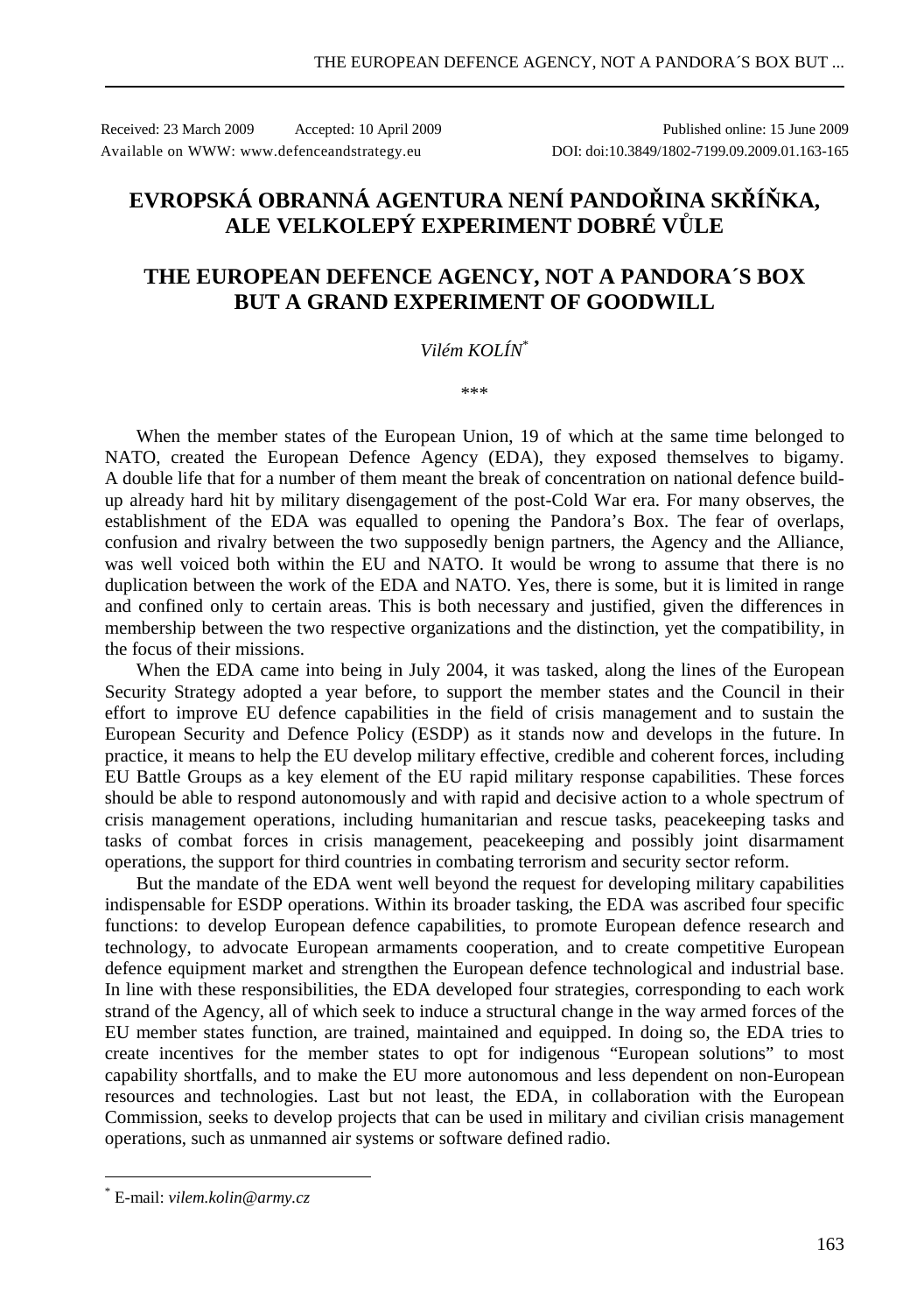For its part, NATO has not seemed to make significant progress in the non-capability related areas of the EDA's work. In the sixty-year timeframe, NATO has not managed to ensure a sufficient harmonization and integration of defence industries between Europe and the United States, or succeeded in streamlining research and technology spending, not to mention, to become the hub of cooperative armaments projects. Improving defence capabilities with smarter spending through cooperative armaments, research and technology programmes, and creating transatlantic, if not European, defence market through the harmonization and integration of defence industries in Europe and the United States was simply out of NATO's reach. Indeed, it was neither its task, nor ambition.

In the capability development area, the forces required for the NATO Response Force (NRF) are intended to be compatible with those earmarked for EU Battle Groups. It is because they are expected to engage in the same types of operations, except those related to collective defence which is not part of the EU's remit. Thus, the build-up of the EU Battle Groups in no way compromises the ability of concerned member states to undertake the operations within NATO's much broader mandate and vice-versa. In effect, the EU is complementary to NATO in the cases where NATO does not seek the involvement or simply cannot undertake the given crisis management operation.

When it comes to the question of participation, the difference in membership between the EDA and NATO is rather of an advantage than weakness. In the case of the EDA, most of the so-called "neutral" member states are significant contributors to EDA's efforts in research and technology and important players in all other three remaining areas. Although the most preponderant partner in NATO, the United States, is not present in the EDA, there is no lack of leadership and nobody can blame others for the lack of progress in key programmes, as the participation is voluntary and related decisions are made by qualified majority. That is one of the main reasons, why the EDA is viewed by the majority of the member states as a more effective framework than NATO to mobilize political will and marshal necessary resources to improve European defence capabilities.

The EU has also a comparative advantage of having the full spectrum of non-military ("softpower") instruments, such as financial, judicial, police and administrative capabilities at its disposal. While NATO is focused on collective defence and in crisis management aims mostly at operations that are limited in its scope and time, the EU undertakes the full spectrum of crisis management operations, which are always part of a medium or long-term political project.

Against this backdrop, it is in our interest to ensure an effective and transparent dialogue between the EU and NATO and to create a synergy between the focus and capacities of the two respective organizations. The relationship between the EU and NATO should be of a cooperative and complementary, but not of a competitive nature. We all are building one single set of forces either through Battle Groups or NRF concepts, preparing for compatible if not similar type of missions, and having the same relatively low level of defence spending, which is not likely to be significantly increased in the years to come. Therefore, a close coordination between the EU and NATO is essential to avoid redundancies, overstretch and not to divert our limited resources from our joint effort to improve European defence capabilities.

Clearly, the existing EU-NATO relationship should be strengthened through the establishment of an open and constructive dialogue between the EDA and NATO working bodies with the aim to build strong and compatible defence capabilities. Otherwise, the EU and NATO will continue to develop independently from each other, increasing the possibility of overlaps, confusion and rivalry. And, this is neither politically acceptable, nor financially affordable. The EU also needs NATO to maintain a healthy transatlantic relationship with the United States, which is the closest European ally and since the Second World War the final arbiter of European security, stability and well-being. Without their support, the EU will not be able to fulfil its global ambitions and play an active role, it seeks, in maintaining international peace and security.

The establishment of the EDA in 2004 was just the beginning in building European defence capabilities in a more comprehensive fashion. The EU needs to continue developing its strategic